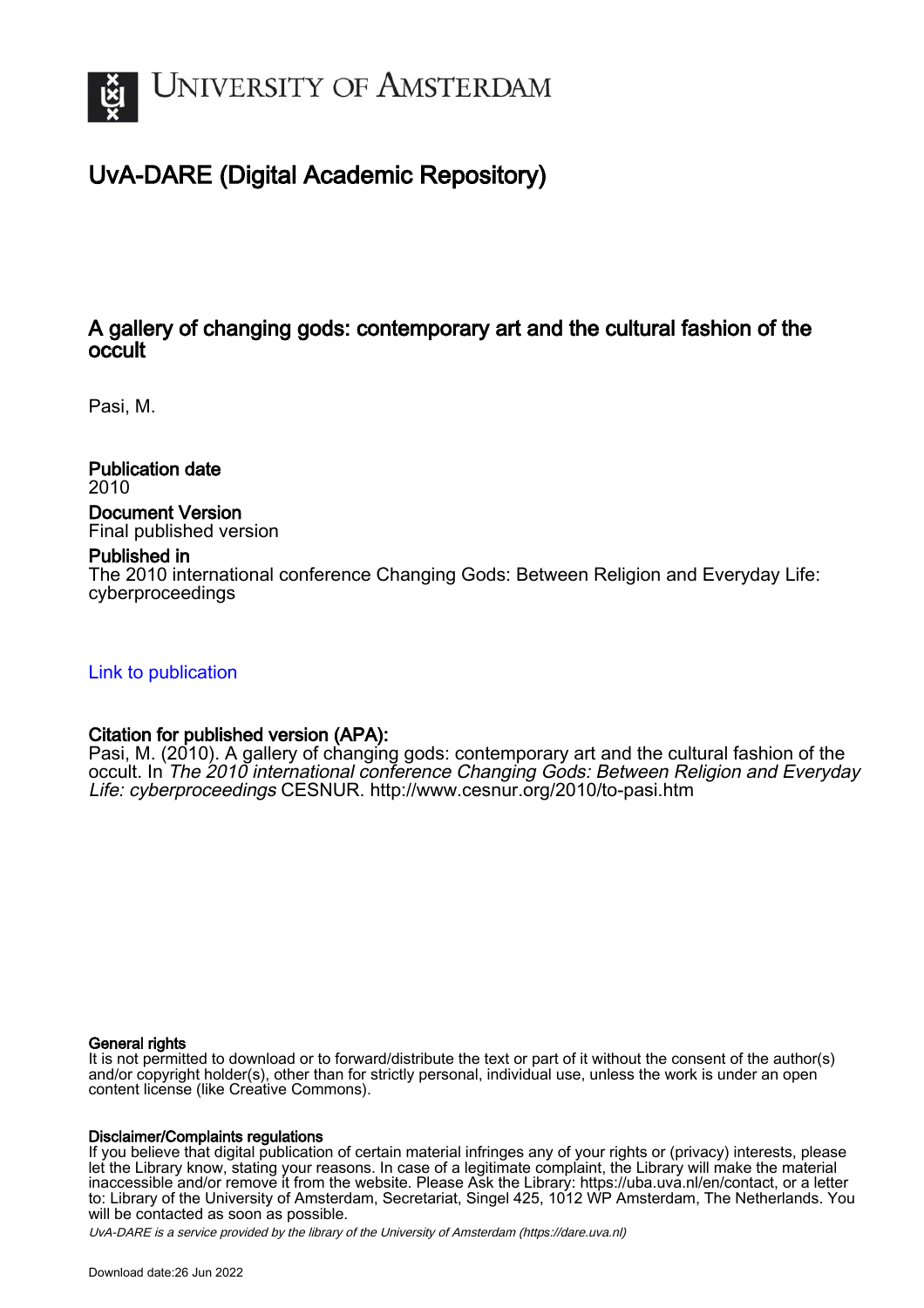**[Home Page](http://www.cesnur.org/default.htm) [Cos'è il CESNUR](http://www.cesnur.org/about.htm) [Biblioteca del CESNUR](http://www.cesnur.org/library.htm) [Testi e documenti](http://www.cesnur.org/testi.htm) [Libri](http://www.cesnur.org/libri.htm) [Convegni](http://www.cesnur.org/conferenze.htm) [Contatti](mailto:cesnur_to@virgilio.it)**

# **A GaLLERY OF CHaNgINg GODS: CONTEMPORaRY ART aND THE CULTURaL FaSHION OF THE OccULT**

**ESNUR** Centro Studi sulle Nuove Religio

**by Marco Pasi**

**A paper presented at the CESNUR 2010 conference in Torino. © Marco Pasi 2010. Please do not quote or reproduce without the consent of the author.**

In 1948 Terence Harold Robsjohn-Gibbings (1905-1976), a British-born interior designer who had become highly appreciated and sought-after by Hollywood stars, published a book on modern art, *Mona Lisa's Mustache* [\[1\] .](#page-6-0) In this book, he presented an original interpretation of modern art as being heavily influenced by "the occult". It was in fact a long tirade against the main trends of modern art, including Gauguin's postimpressionism, cubism, futurism, expressionism and surrealism. All these currents were seen by him as nothing more than an attempt to return to the primitive mentality of magic, in opposition to what he saw as the foundational values of western culture, that is "logic, order, truth, and reason" [\[2\] .](#page-6-1) For Robsjohn-Gibbings "*Modern art is not modern at all*. It is a revival of one of the oldest systems for getting power. It is a revival of magic" [\[3\]](#page-6-2) .

Robsjohn-Gibbings' claim, and its obvious political connotation, should be placed in the context of the peculiar atmosphere that was dominating in Europe in the immediate aftermath of the Second World War. Understandably, there was a pressing urge to turn the page, to move on and leave the tragic ghosts of the recent past behind, but also to try and understand why things had gone so wrong. In the same post-war years Theodor Adorno, in his famous *Theses against Occultism* (1949), was also making the same equation between occultism and fascism that is also one of the main points of Robsjohn-Gibbings' book [\[4\]](#page-6-3) . Magic and occultism were perceived as dangerous for a healthy progress of western culture, and for Robsjohn-Gibbings (unlike Adorno) what was at stake was the survival of middle-class values of order, rationality, and classical beauty (which were clearly embodied for him by the aesthetic of the interiors he designed). The irony of course is that while Robsjohn-Gibbings saw an inherent link between modern art and fascism, because they were both based on the revival of a primitive magical mentality, the target of his book was the very same art that had been collected and exhibited by the Nazis in 1937 under the disdainful label of "entartete Kunst" ("degenerate art"). Yet, in spite of the many exaggerations and of the somewhat hysterical tone of the book, Robsjohn-Gibbings had highlighted some aspects in the development of modern art that had some ground in reality and rather deserved attention.

In fact, even if the book was either ignored or ridiculed by reviewers and it was soon forgotten, it anticipated a view on modern art that would become much more fashionable some years later. In 1966 the Finnish critic and art historian Sixten Ringbom, with a famous article published in the *Journal of the Warburg and Courtauld Institutes*,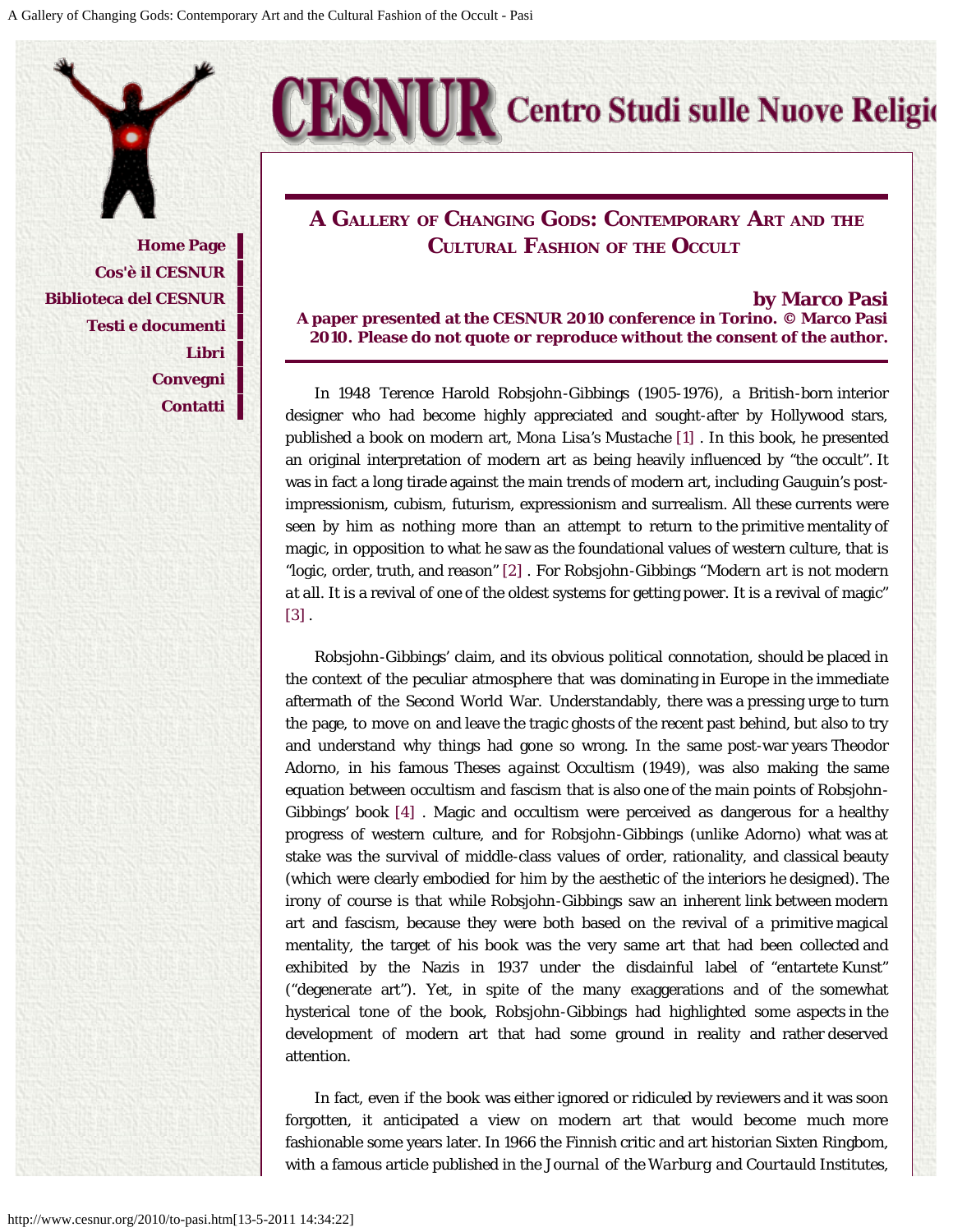opened the way for a new appreciation of the importance of occult and spiritual ideas in the shaping of modern art [\[5\] .](#page-6-4) This appreciation was consecrated twenty years later in the exhibition held in Los Angeles in 1986, *The Spiritual in Art*, and has been since confirmed by a large number of monographs and exhibitions, which have significantly modified the way the history of modern art is understood today. Nowadays, it is far less controversial to argue that some of the most important authors and currents of modern art were inspired by esoteric, occult, or more generally "spiritual" ideas.

But it is not only in the avant-gardes of the early  $20<sup>th</sup>$  century that this fascination can be perceived. The ghostly presence of the occult and of the spiritual has become increasingly visible in the last ten years in contemporary art, even if its import, function, or consistency may still elude critics and observers [\[6\] .](#page-6-5) Witness to that is a series of exhibitions that have tried to capture this renewed fascination of artists for the "Other Side", to quote the title of the famous novel by Alfred Kubin. These shows, and the publications that have accompanied them, seem to be however only the tip of the proverbial iceberg.

The reactions to this presence, that we may perhaps call a "cultural fashion" (to echo the title of a famous essay by Mircea Eliade [\[7\] \)](#page-6-6), vary. Some interpret it rather positively as a form of "resistance to the omnipotence of meaning", whatever this may mean [\[8\]](#page-6-7) . Others on the other hand, holding fast to the Enlightenment values of social and political engagement, see it as a disturbing return of that "murky netherworld of spells, mysteries, mirages and all kinds of 'natural' magic, which belongs to the decidedly anti-urban Romantic imagination, but also to the *ancien régime*, with its rituals and Rasputins, its opiate and its masses: religious services, that is, not people" [\[9\] .](#page-6-8) Interestingly enough, here the tone and the rhetoric, if not the political implications, are not too distant from those of Robsjohn-Gibbings.

The variety of attitudes, often emotionally charged, points to an ambiguous relationship, which can be probably explained by the twofold face of the occult. The duplicity can be found also in popular stereotypes, but has some sort of historical basis to it. On the one hand the occult represents a world of values and behaviours that is perceived as "superstition", because it hinders the social, political, and psychological emancipation of human beings from the illusion of a reality that does not belong to the here and now. In this sense, it is perceived as inherently *reactionary*. On the other hand the occult represents a world of values and behaviours that opposes the establishment and the powers that be, offering sometimes radically alternative ways of conceiving society, politics, and the self. In this sense, it is perceived as inherently *revolutionary*.

In its reactionary aspect, the occult can be easily subsumed under the more general category of religion, and share its unfortunate fate in contemporary art. Indeed, the relationship between contemporary art and religion is far from being easy [\[10\]](#page-6-9) . Mainstream religion is hardly perceived today as an acceptable source of inspiration within the dominant discourse of contemporary art (I should point out here that by "contemporary art" I do not mean all the art that is produced today, which would appear to be obvious to the "uninitiated", but those forms of art that is acknowledged as such by specific authoritative institutions, such as museums, galleries, journals, and/or individuals, such as art critics and curators). Whenever both mainstream religion and the occult are felt to be part of a same world of irrelevant transcendent reality, alien to the progressive, emancipatory role ascribed to contemporary art, they can be easily rejected together. But when the occult is able to play on its second keynote, the revolutionary one,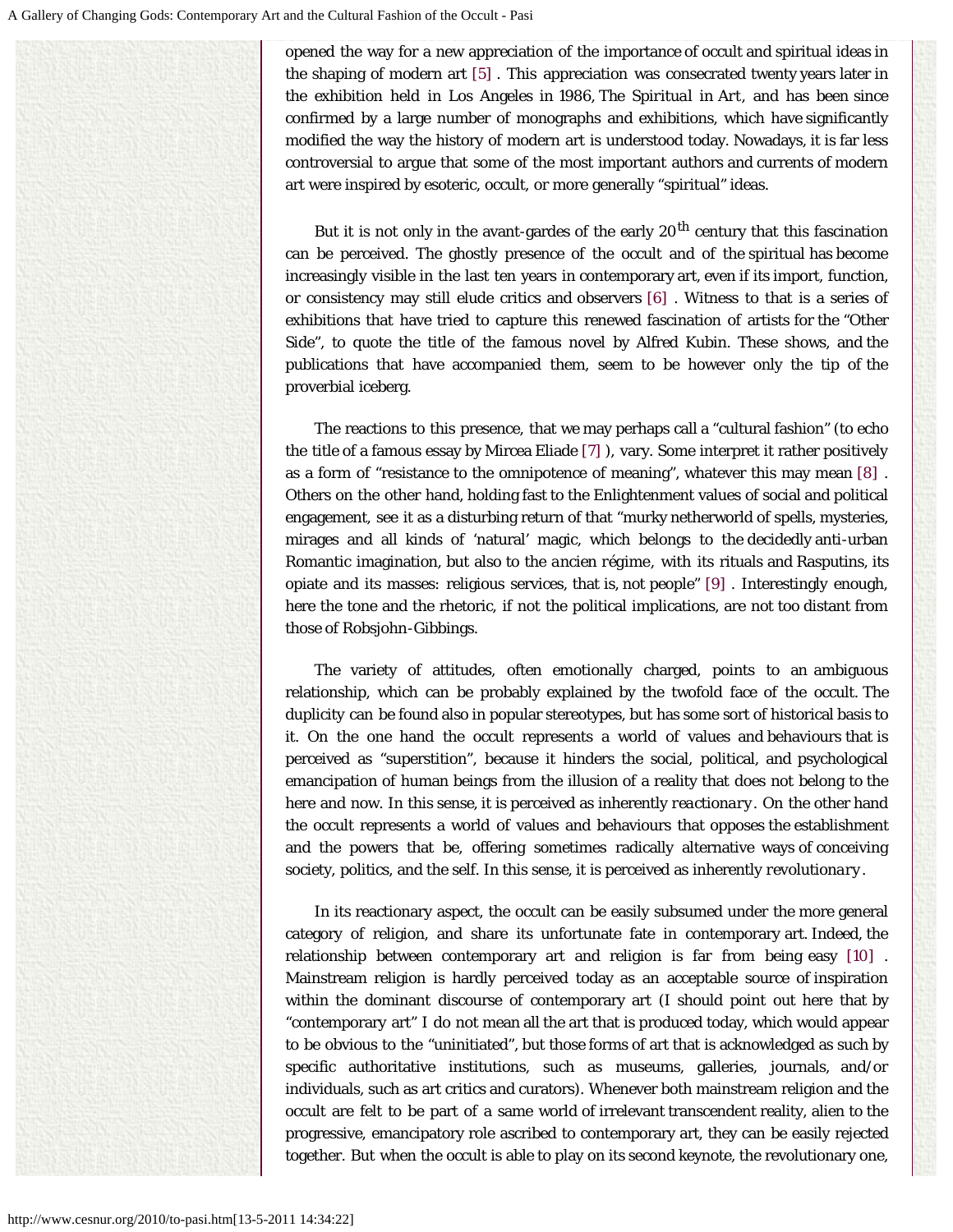things are different. In that case, the distance between the occult and mainstream religion grows, and the clear distinction between the two allows to perceive the occult as much more attractive than religion, without a great cognitive dissonance. The reason is not too difficult to see. Contemporary art likes to present itself as a place of experimentation, of constant innovation, of challenge, of transgression of traditional aesthetic - but often also political and social - norms. In this context, religion is associated with stability, tradition, conservatism and old values. The occult, on the other hand, seems to offer many possibilities for experimentation (for instance as an exploration of the self and/or of the body), and shares with contemporary art a reputation for challenging all sorts of norms. Furthermore, it can also claim (it doesn't matter here whether rightly or not) to have been persecuted by dogmatic and institutional religion in the past. So the cultural and social criticism of both contemporary art and the occult can lead to a sort of odd alliance. In this perspective, the occult can be used by art for its highly charged cultural impact, without necessarily sharing its spiritual beliefs or indulging in emotional participation. And it is true that much of the esoteric discourse of contemporary art can be placed under the signs of irony, provocation, and playfulness (as it is exemplified  $-$  to mention but one example  $$ by the California-based Center for Tactical Magic). However, not for all artists this seems to hold true. In other contemporary artists (such as Joachim Koester or Maria Loboda), there seems to be a seriousness of intents that even the use of a sophisticated conceptual language cannot hide. In this case, contemporary art seems to offer a space for explorations of hidden dimensions of reality, and especially of the self, which is perfectly consonant with the traditional purposes of esotericism and magic.

So one could wonder if art, in this context, has not become one of the outlets for the expression of spiritual practices and ideas that secularization had made unpalatable for the modern man. True, esotericism had already found its own ways to deal with modernity, for instance through the psychologization and naturalization of its discourse, and other analogous cultural strategies. However, the protective belt of a discourse based on unlimited experimentation, which places itself on a level not necessarily checked by rational, scientific thinking, has been able to find in art an alternative safe haven.

I see four main ways in which the relationship of the occult with (contemporary) art can present itself. The first one is the representation of esoteric symbols or of images associated with esotericism. This takes place of course at the most explicit level of visual language, and is based upon the legacy of visual esoteric lore, which has a very long, rich history of its own. We can find examples in of this in the masonic symbols and the initiatory scenes used by Matthew Barney in his films (particularly "Cremaster 3", 2002, see for instance [here;](http://www.arcanabooks.com/bookimages/012065.jpg) or [here\)](http://farm1.static.flickr.com/114/297717214_d84026f39d.jpg?v=0). Other examples could be mentioned: Banks Violette's playful reference to Eliphas Lévi's famous image of the Baphomet in his Jägermeister Baphomet (2003, see [here\)](http://www.takaishiigallery.com/gallerysora/jp/artists/banks_violette/Jagermeister_Baphomet.html#banks_violette); or Joachim Koester's photograph of John Dee's magic mirror (2006, see [here\)](http://www.wildhunt.org/koester.png). In some cases, the reference is not to a symbol or to an object, but to a famous person associated with esotericism, such as Goshka Macuga's subtly ambiguous "Madame Blavatsky" (2007, see [here\)](http://ericageorgiades.wordpress.com/2009/10/11/goshka-macuga-madame-blavatsky/).

The second type is the production of artistic objects (a picture, a sculpture, an installation, or the like) that can be interpreted as talismans or fetishes, or as the result of manipulation of matter that can be associated to occult sciences such as alchemy or magic. In this case, the object is the final step of a magical procedure and/or is endowed with magical powers. An interesting example could be the "Beauty Mirror" of Latvian artist Gints Gabrāns (2007, see [here\)](http://www.gabrans.com/html/) or Maria Loboda's installation "The Grand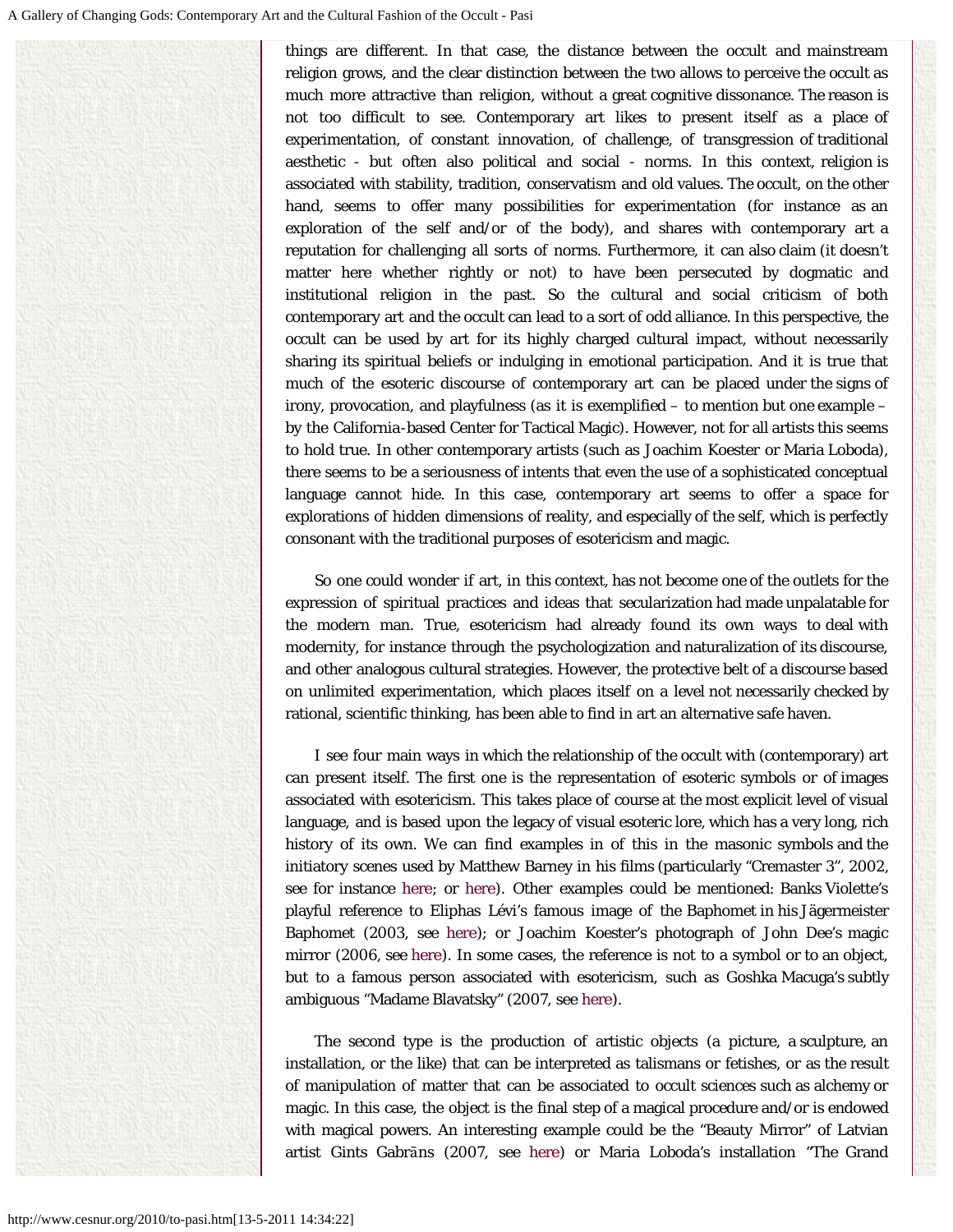Conjuration of Lucifuge Rofocale", based on the instructions for the evocation of a demon found in a grimoire (2006).

The third type is the artistic work as a means to induce extraordinary experiences, which can be interpreted as having spiritual/mystical/initiatory/shamanic/magical qualities. This has of course particular significance in the context of performance and body art. Some of the ingredients of extreme art performances, such as pain, fear, or narratives of death and rebirth, have also been traditionally associated with esoteric initiation and mystical experience. One of the most interesting examples, from an artist who belong to a generation already active in the 1960's is Hermann Nitsch's "actions", which have been often inspired by references to the ancient mysteries, to the Grail saga, or to other religious, spiritual, and mythical traditions. But several examples could be found also among a younger generation of artists such as Pawel Althamer (see for instance his videos based on his experiences with psychoactive substances, such as LSD, [here\)](http://www.artnews.lt/wp-content/uploads/2009/05/fo_althamer_lsd_2003.jpg), or Joachim Koester's videos inspired by the Italian popular tradition of Tarantism or by Carlos Castaneda's "magical passes" (2007 and 2009, see [here](http://www.stills.org/sites/default/files/tarantismpersons26 copy.jpg) and [here\)](http://www.ificantdance.org/def2/uploads/images/FDTD/Joachim%20Koester%202.jpg).

Finally, the fourth type is the artistic work as the result of direct inspiration/communication from spiritual entities or as the result of a visionary/mystical experience. The line between the third and the fourth type can appear to be blurred, and sometimes it can be so, but the distinction is important. In the latter case, the extraordinary experience is not the final goal of the artistic practice, but the initial source of the work to be produced. The artistic work is therefore the expression or the representation of what has been experienced through, for instance, spiritual communication, mystical vision, or, to use a more neutral language, an altered state of consciousness. Here again, we find examples where playfulness and sophisticated ambiguity are evident, as in Sigmar Polke's famous "Höhere Wesen befahlen" (1969, see [here\)](http://www.artmagazine.cc/data/content/2008-09/37263/polke-hoehere-wesen.jpg). But there are other examples where the artistic work seem to be based on a genuine exploration of the mystery of death, such as in Carl Michael von Hausswolff's work on Friedrich Jurgenson's archive of recorded voices from beyond the grave.

It shouldn't be necessary to emphasise here that these four categories are nothing more than ideal-types, whose only purpose is to help us classifying the relevant material offered by contemporary art. In reality, boundaries are much less sharp, and it is not hard to find artworks that fit more than one category at a time.

Before concluding, I would like to make a few remarks about the last category, which I believe to be the most interesting one, and perhaps also the most problematic. In western culture the interaction with spiritual, non-human entities has been constantly perceived as a sensitive issue. In a traditional Christian framework this interaction, unless it was sanctioned after careful examination and domesticated through ecclesiastical control, could easily lead to accusations of witchcraft and diabolism. On the other hand, in a secular, post-Enlightenment framework, the existence of such entities is simply denied, and the claim of interacting with them can only be interpreted as the result of delusion or mental disorder. There is therefore in western culture a continuity of extreme sensitivity towards, and marginalisation of, this kind of experiences. This situation is however also what makes the same experience attractive for those who develop forms of cultural criticism and resistance to dominant values. When it comes to the artistic domain, one of the most interesting phenomena is related to the beginnings of abstract art, something of which even Robsjohn-Gibbings was unaware, because it was simply still unknown in his time. It has already been known for a while that artists such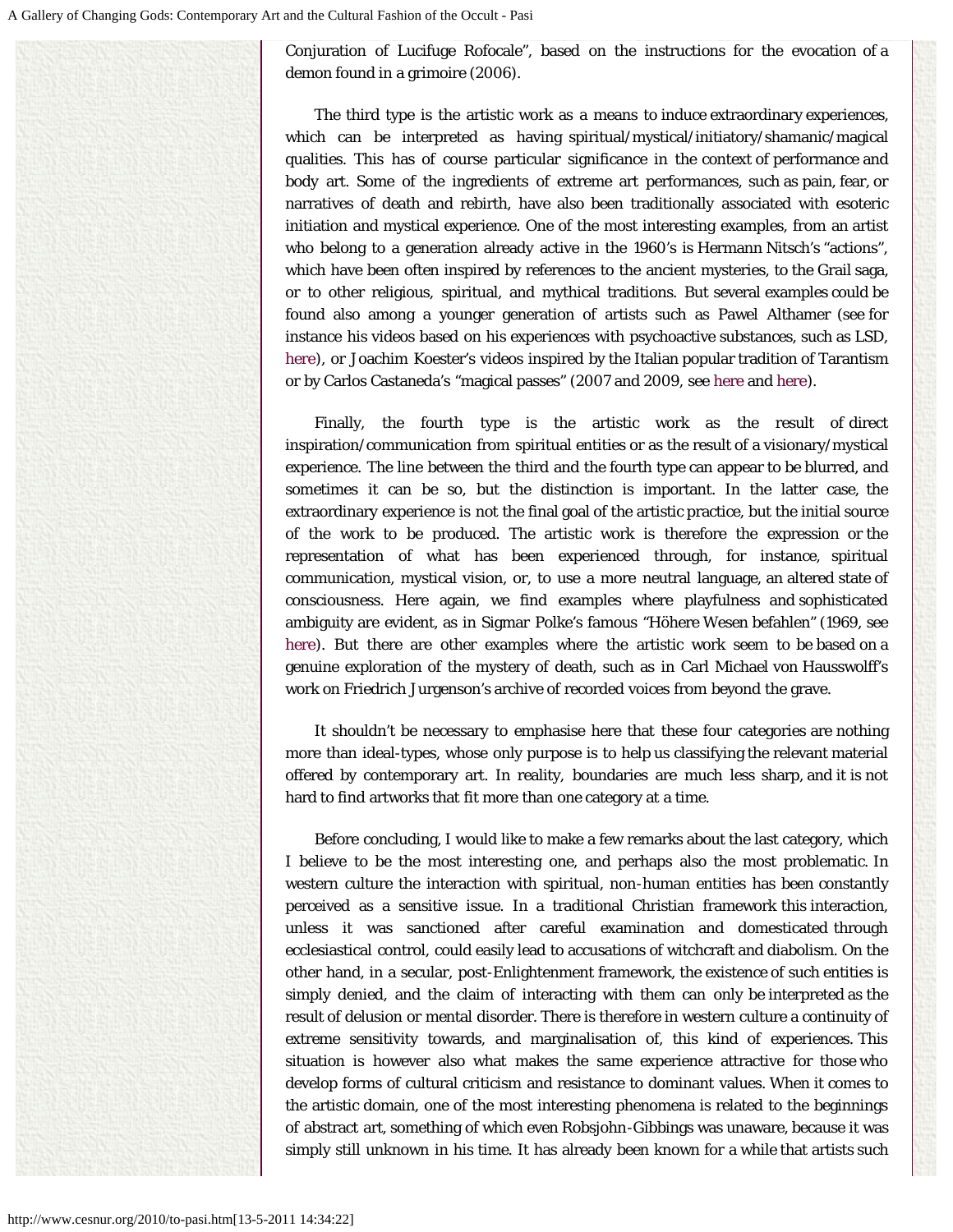as Kandinsky and Mondrian were moved more by spiritual concerns than by pure formalist intentions. But in the last twenty years the rationalist narrative about the early development of abstract art has been challenged even more by the realization that the earliest forms of abstraction were created by the Swedish artist Hilma af Klint (1862- 1944), who claimed at the turn of the  $20<sup>th</sup>$  century that her art was directly inspired by spiritual entities [\[11\] .](#page-6-10) So what should we think about the fact that one of the most celebrated developments in the history of modern art was not originally caused by rational, cold conceptualisations of elementary aesthetic problems, but by the direct communication of heavenly spirits? It seems clear that the immersion in an alternative reality (it does not matter here to determine whether purely psychological or otherwise), accessible through forms of altered consciousness, would push these artists to create an artistic language that would develop in extremely progressive directions. This language is very close to the "ambiguity and indeterminacy" described by Dario Gamboni in his illuminating book on "potential images", which he sees as one of the recurring topoi of modern art  $[12]$  . Just like occultists at the turn of the 20<sup>th</sup> century were fond of idealistic philosophical theories, which dissolved the concreteness of material, objective reality and made it conceptually possible to imagine its magical manipulation, so spiritual abstract artists were dissolving the concreteness of figurative images in order to make them open to imaginative potentiality.

As Marina Warner has shown, secularisation has not killed the ghosts, which still pervade, one should perhaps rather say "haunt", post-Enlightenment culture [\[13\] .](#page-7-1) In fact the art of communicating with the spirits has not gone lost in contemporary art, and is still very much alive today, as we see for instance with artists such as Carl Michael von Hausswolff, Raimundas Malašauskas, Nico Dockx, and John Roach. But when we come to contemporary art the point is not so much the reception and the transmission of messages from beyond that would have deep, far-reaching spiritual import for humanity, as was the case with Hilma af Klint at the turn of the  $20<sup>th</sup>$  century, but rather the exploration of unknown, unchartered territories of the mind, sometimes carried out with an ironic smile of detachment. Sometimes.

<span id="page-5-0"></span>Let me now conclude. Perhaps with some exceptions and with some hesitations, a secularist discourse has been predominant in contemporary art for quite some time. And yet, this recent emphasis on occult and spiritual dimensions seems to point to a new, different direction. Clearly, this trend is far from being representative of contemporary art as a whole, even though it cannot be considered as marginal or irrelevant. Is this trend an indication that contemporary art is perceived by some as possessing a religious, spiritual purpose? That it could even be a valid alternative for religion? After all, Max Weber had already seen this happening one hundred years ago, when he wrote the following: "Art now constitutes itself as a cosmos of ever more consciously grasped, freestanding autonomous values. It takes over the function of an inner-worldly redemption […] in the face of the everyday […]. But in making this claim it comes into direct competition with redemptory religion" [\[14\] .](#page-7-2) And some artists who were active in the artistic avant-gardes in the same period when these words were written (carrying further an attitude that was already intrinsic in Romanticism, and which manifested itself with particular vigour in Symbolism) had precisely the same idea of what the role of art was in a modern society, and sometimes saw themselves as ministers of a new religion. These feelings and motivations seem to animate, perhaps less explicitly and pervasively, contemporary art as well. I do not believe that contemporary art will ever turn into a new religious movement. However, if we want to understand it fully as a complex cultural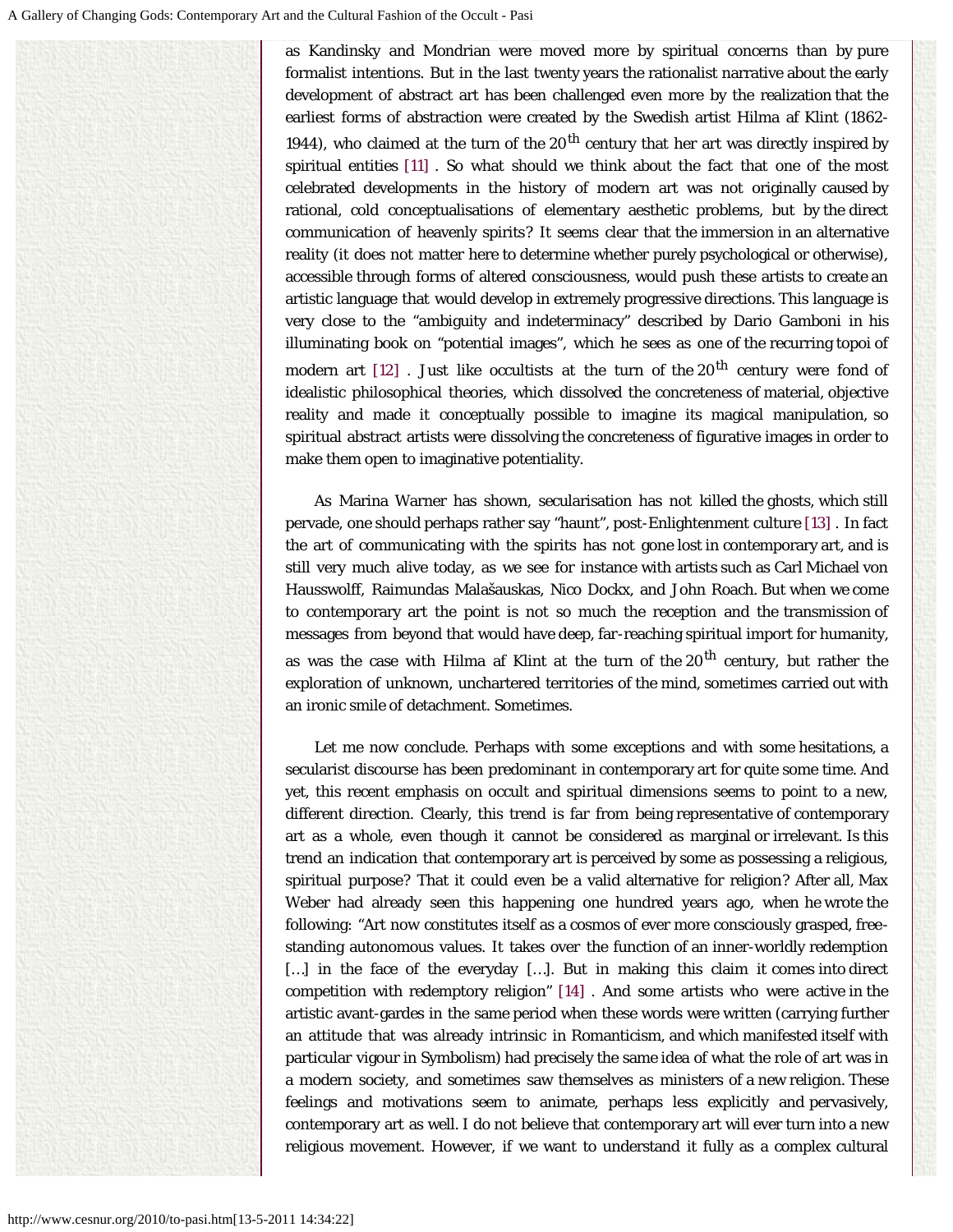phenomenon, I believe it will also be important not to neglect the religious, spiritual, and esoteric dimensions that a significant portion of it has come to display.

<span id="page-6-1"></span><span id="page-6-0"></span>[\[1\]](#page-5-0) T.H. Robsjohn-Gibbings, *Mona Lisa's Mustache. A Dissection of Modern Art*, New York: Alfred A. Knopf, 1947.

[\[3\]](#page-5-0) *Ibid.*, p. 13.

<span id="page-6-3"></span><span id="page-6-2"></span>[\[4\]](#page-5-0) See Theodor W. Adorno, "Theses against Occultism", in id., *The Stars down to Earth and Other Essays on the Irrational in Culture*, London - New York: Routledge, 1994. On this point see also Marco Pasi, "The Modernity of Occultism: Reflections on Some Crucial Aspects", in: Wouter J. Hanegraaff and Joyce Pijnenburg (eds.), *Hermes in the Academy: Ten Years' Study of Western Esotericism at the University of Amsterdam*, Amsterdam: Amsterdam University Press, 2009, 59-74.

<span id="page-6-4"></span>[\[5\]](#page-5-0) Sixten Ringbom, "Art in the 'Epoch of the Great Spiritual': Occult Elements in the Early Theory of Abstract Painting", *Journal of the Warburg and Courtauld Institutes*, 29 (1966), pp. 386-418.

<span id="page-6-5"></span>[\[6\]](#page-5-0) For an interesting overview of the recent trend of interest for the occult in art, see Lars Bang Larsen, "The Other Side", *Frieze*, 106 (April 2007), pp. 114-119.

<span id="page-6-6"></span>[\[7\] M](#page-5-0)ircea Eliade, "Cultural Fashions and History of Religions", in: id., *Occultism, Witchcraft, and Cultural Fashions: Essays in Comparative Religions*, Chicago: University of Chicago Press, 1978, pp. 1-17.

<span id="page-6-7"></span>[\[8\]](#page-5-0) Michel Gauthier, "Le temps des nécromants", in: *Fresh Théorie II. Black Album*, [Paris]: Editions Léo Scheer, 2006, p. 180.

<span id="page-6-8"></span>[\[9\] D](#page-5-0)ieter Roelstraete, "Great Transformations: On the Spiritual in Art, *Again*", *Afterall*, 20 (Spring 2009), p. 15.

<span id="page-6-9"></span>[\[10\] S](#page-5-0)ee James Elkins, *On the Strange Place of Religion in Contemporary Art*, New York - London: Routledge, 2004; James Elkins and David Morgan (eds.), *Re-Enchantment*, New York - London: Routledge, 2009; and Maria Hlavajova, Sven Lütticken, and Jill Winder (eds.), *The Return of Religion and Other Myths: A Critical Reader in Contemporary Art*, Utrecht - Rotterdam: BAK, basis voor actuele kunst - post editions, 2009.

<span id="page-6-10"></span>[\[11\] S](#page-5-0)ince 1986, when her paintings where exhibited for the first time after her death, there has been a growing interest in af Klint, which has resulted in a number of shows (with accompanying catalogues) and publications. See, among others, Åke Fant, "The Case of Hilma af Klint", in: *The Spiritual in Art: Abstract Painting 1890-1985*, New York - London - Paris: Los Angeles County Museum of Art - Abbeville Press Publishers, 1986, pp. 155-163; Gurli Lindén, *I Describe the Way and Meanwhile I Am Proceeding along It. A Short Introduction on Method and Intention in Hilma af Klint's Work from an Esoteric Perspective*, Hölö: Rosengårdens Förlag, 1998; *3 x Abstraction: New Methods of Drawing by Hilma af Klint, Emma Kunz, Agnes Martin*, ed. by Catherine de Zegher and Hendel Teicher, New York - New Haven - London: The Drawing Center - Yale University Press, 2005; *Hilma af Klint (1862-1944). Une modernité révélée*, Paris: Centre Culturel Suédois, 2008; *De geheime schilderijen van Hilma af Klint - The Secret Paintings*

[<sup>\[2\]</sup>](#page-5-0) *Ibid.*, p. 17.